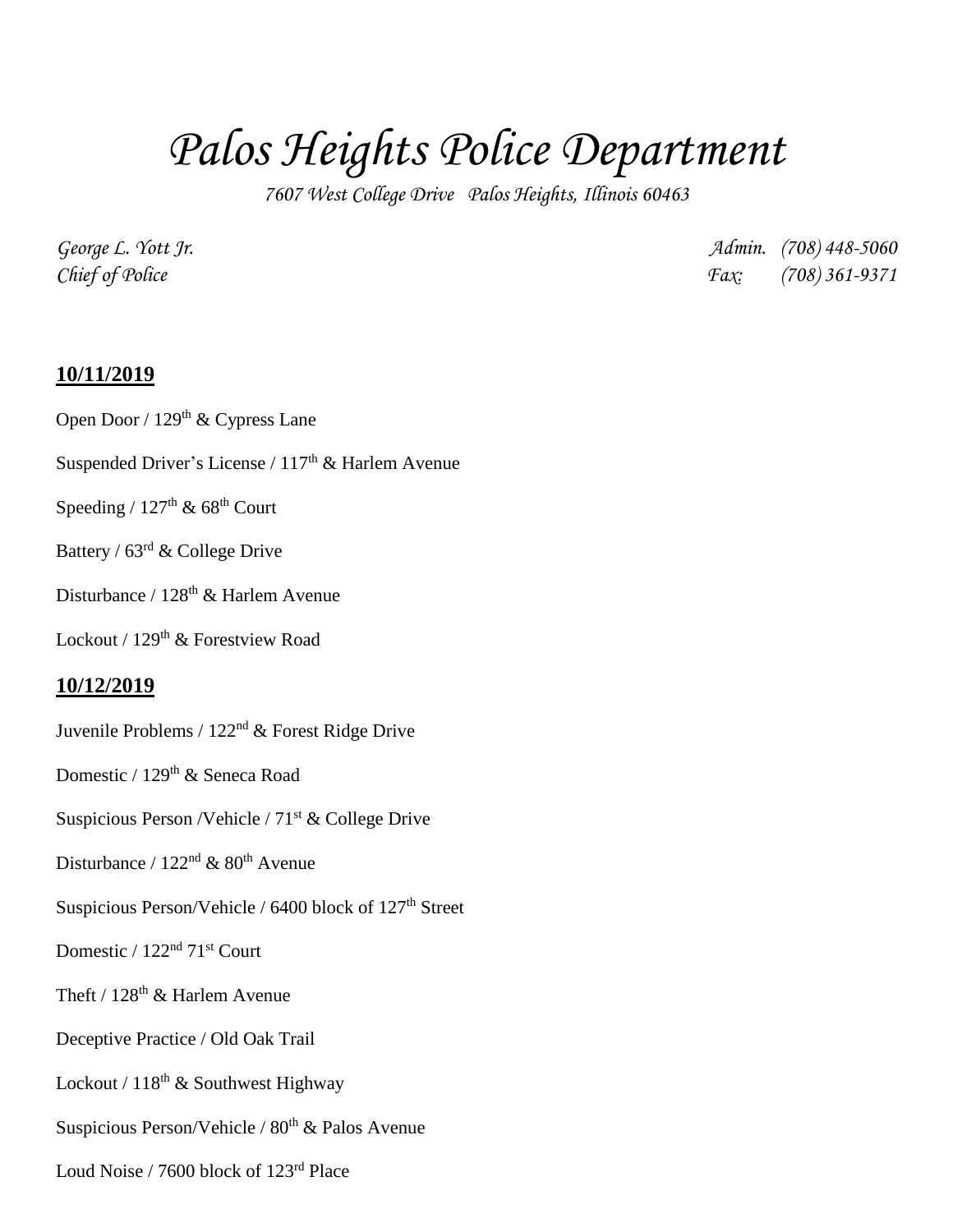Loud Noise /  $124^{\text{th}}$  &  $71^{\text{st}}$  Avenue

Lockout / Lake Katherine

### **10/13/2019**

Suspicious Person/Vehicle /  $121<sup>st</sup>$  & Ridgeland Avenue Suspicious Person/Vehicle / Park Lane & Oak Park Avenue Suspicious Person/Vehicle / 123rd & Pine Place Suspicious Person/Vehicle /  $122<sup>nd</sup>$  &  $80<sup>th</sup>$  Avenue Motor Vehicle Theft / 6800 block of Highland Drive Theft /  $125^{\text{th}}$  &  $69^{\text{th}}$  Avenue Theft /  $129<sup>th</sup>$  & Westgate Drive Lockout / 6300 block of 135<sup>th</sup> Street Suspicious Person/Vehicle / 7300 block of 127<sup>th</sup> Street Suspicious Person/Vehicle / 6600 block of Highland Drive

#### **10/14/2019**

Open Door / 6700 Golfview Lane Suspicious Person/Vehicle / 7400 block of Ishnala Drive Accident / 7100 block of 127<sup>th</sup> Street Theft /  $128^{\text{th}}$  & Harlem Avenue Lost Article /  $121^{st}$  & 74<sup>th</sup> Avenue Deceptive Practice / 7800 block of Forest Hill Hit and Run /  $119<sup>th</sup>$  & Harlem Avenue Disturbance / 128<sup>th</sup> & Harlem Avenue

Lockout / 7100 block of 127<sup>th</sup> Street

Solicitor Complaint / Navajo Drive

Solicitor Complaint / Ute Lane & Sioux Lane

Solicitor Complaint /  $129<sup>th</sup>$  & 70<sup>th</sup> Court